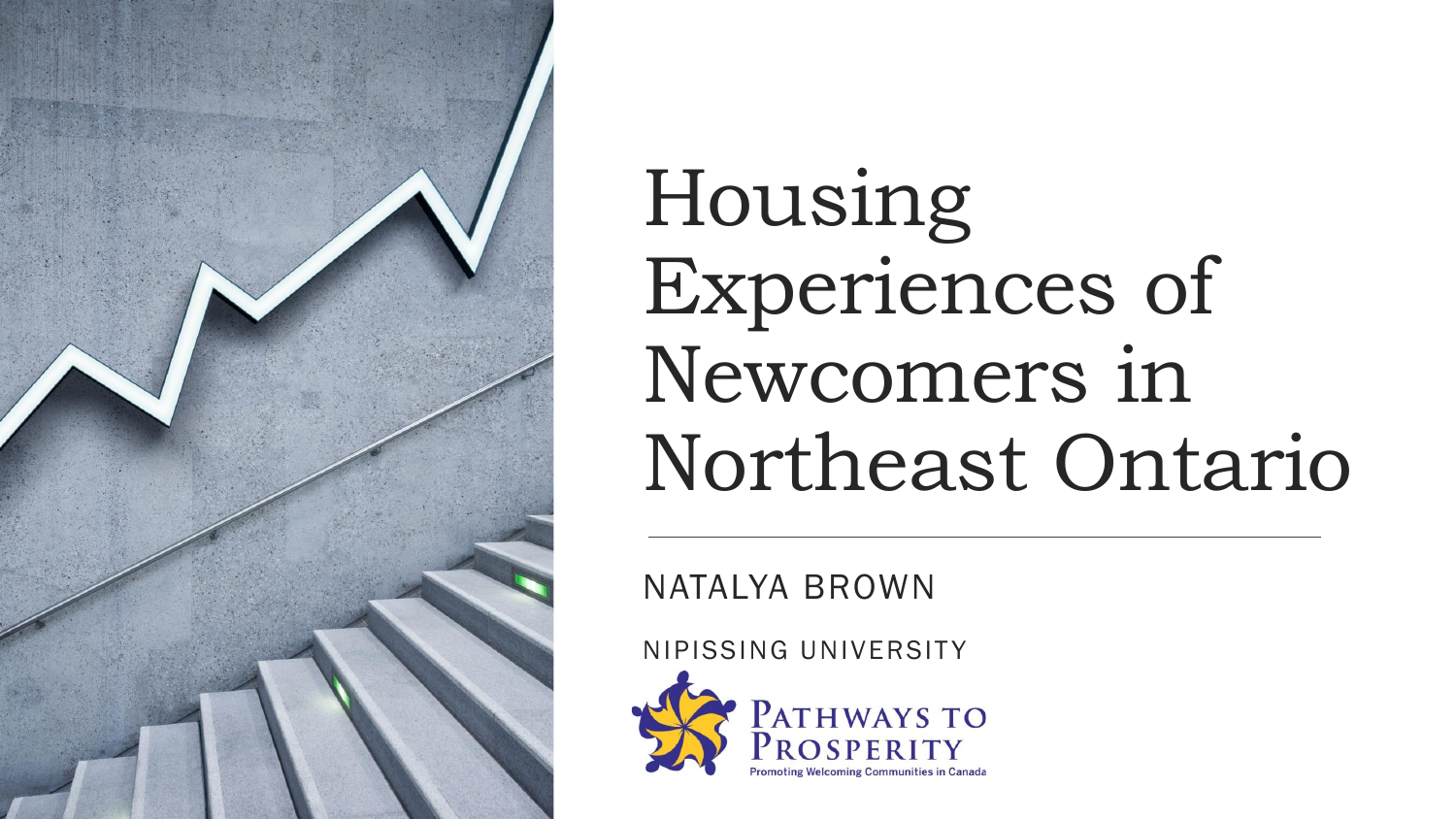### Overview

Immigration and Housing in Small Centres and Rural Communities

Housing Market in Northeast Ontario

Experiences of Recent Newcomers in the Housing Markets of Timmins and North Bay

Recommendations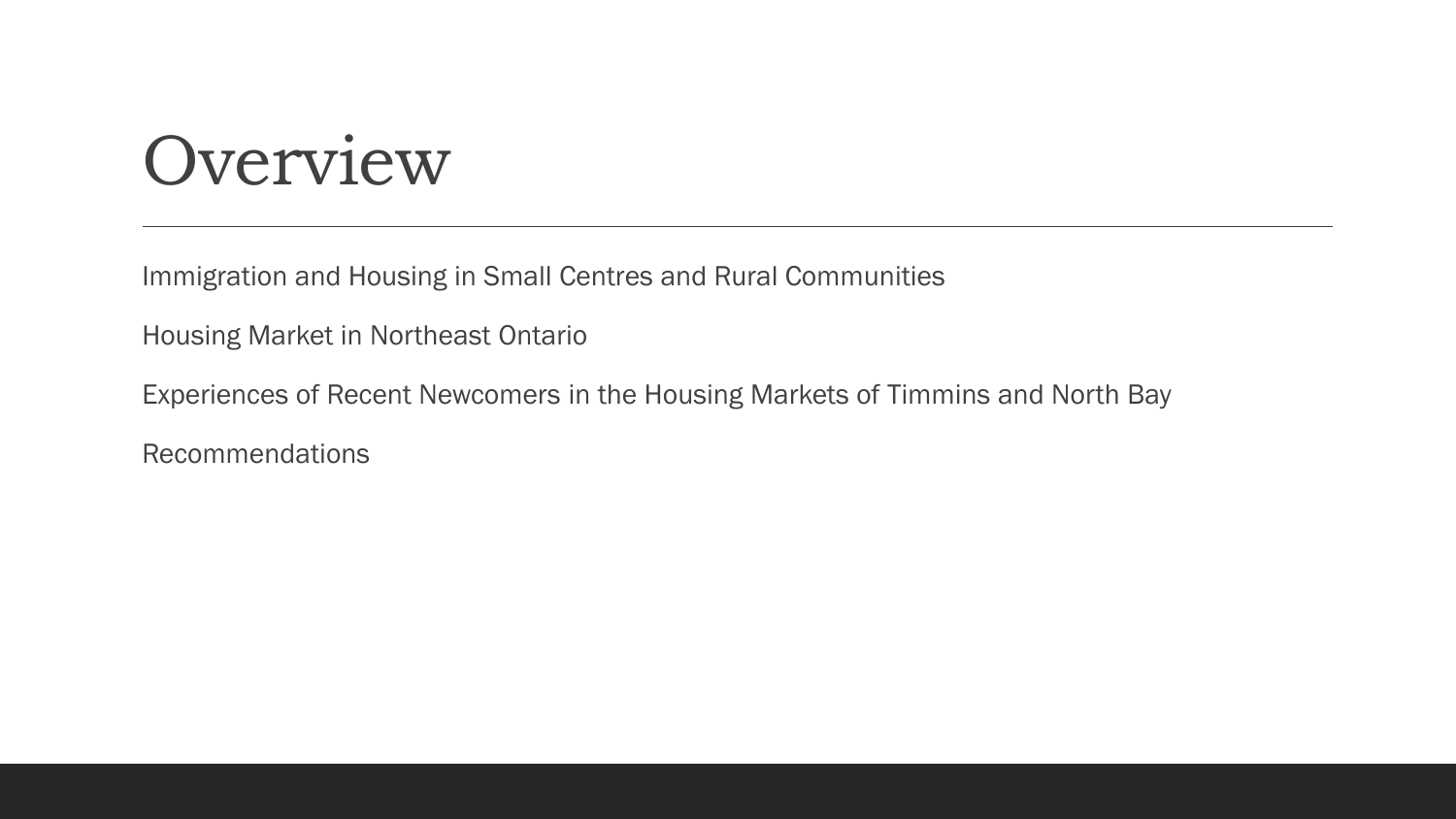#### Immigration and Housing in Small Centres and Rural Communities

#### From the Literature:

Attraction and Retention for Small Centres and Communities

Importance of Housing and Public Transit

Navigating the Canadian Housing Market

Neighbours and Neighbourhoods

*"Successful integration depends in part on access to supports and services that facilitate immigrants' settlement experience including affordable housing that is adequate to meet their needs."*

Drolet and Teixeira (2020)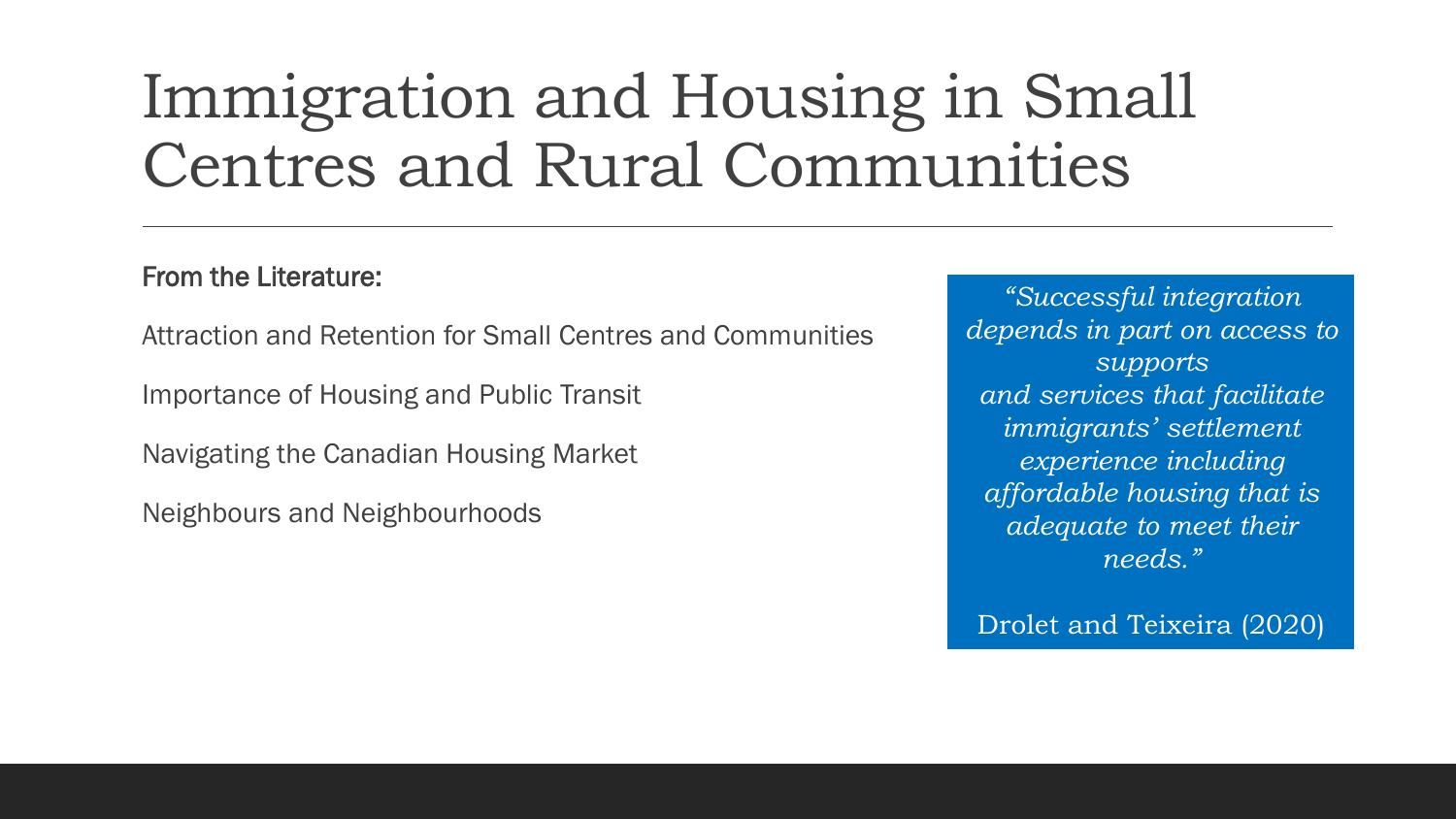## How is Northern Ontario Different?

Federal and Provincial Housing Strategies

Population decline and Labour Shortages

Rural and Northern Immigration Pilot

South-North Migration

Availability

Affordability

Adequacy

**Suitability** 

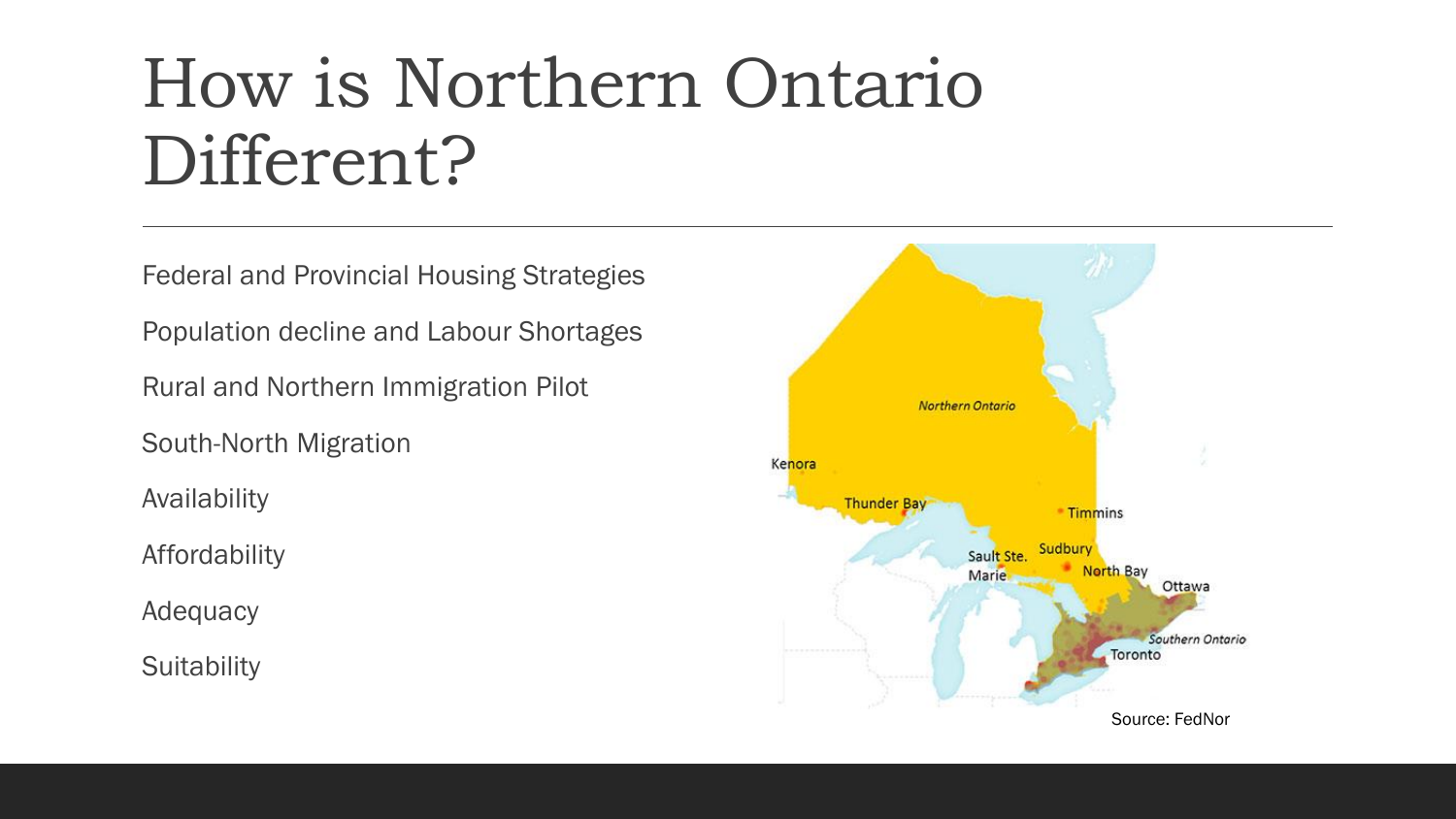#### Housing Experiences of Recent Newcomers in Timmins and North Bay with Anahit Armenakyan, Nipissing University

Purpose: To understand the role of neighbourhoods and housing in facilitating or hindering integration and the creation of sense of community for immigrant newcomers in North Bay and Timmins, Ontario

#### Research Questions:

- What challenges to acquiring adequate, suitable, and affordable housing do newcomers face during their integration into the North Bay and Timmins communities and how have their housing outcomes changed over time?
- How do newcomers' housing experiences and neighbouring behaviours and interactions impact the creation of sense of community and their perception of North Bay and Timmins as welcoming communities?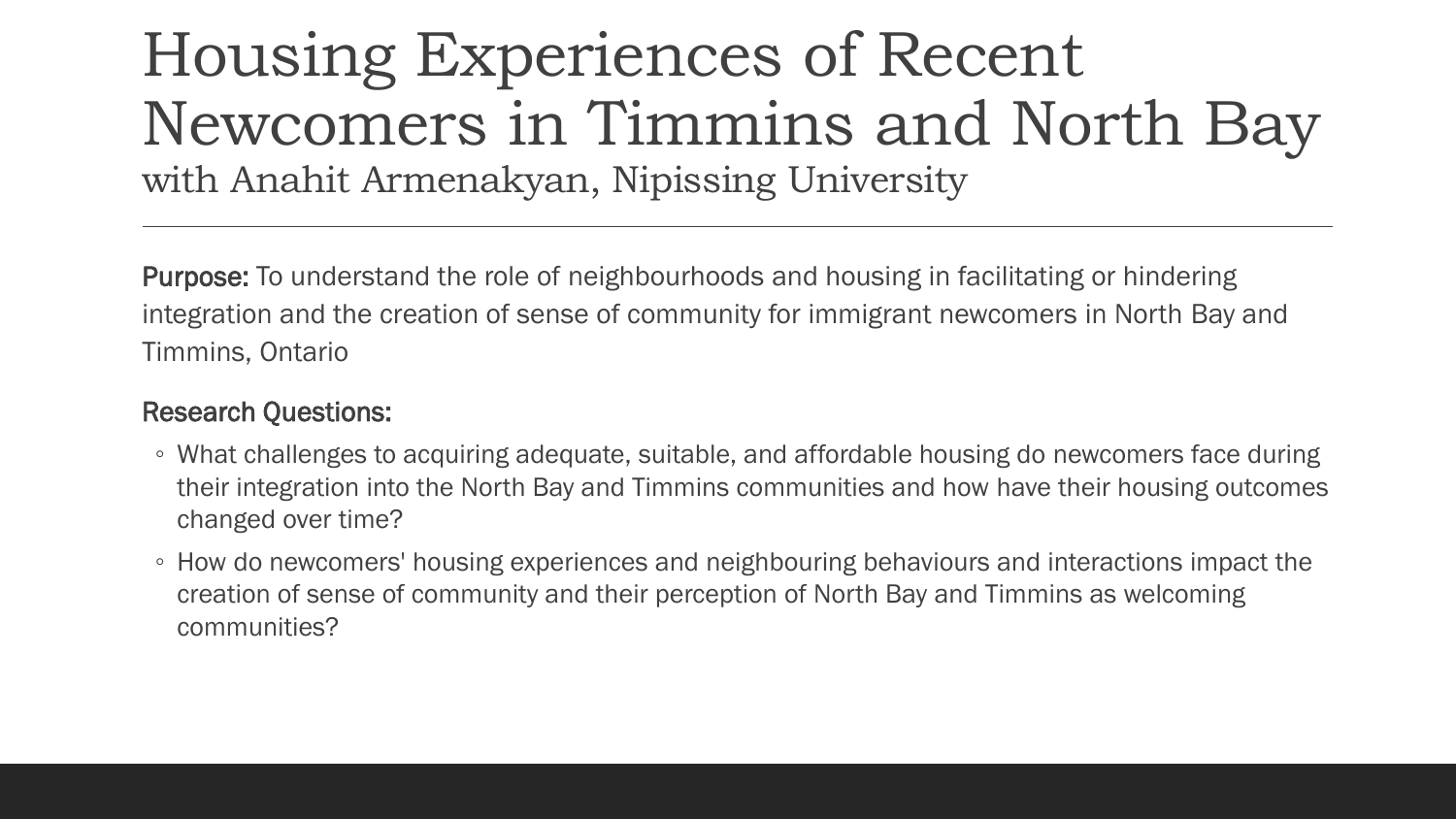# Methodology and Data

Surveys and focus groups with newcomers and interviews with key informants (pre-pandemic)

Housing Standards (CMHC) Neighbourhood Interactions and Perceptions (GSSSI – StatsCan) Sense of Community (McMillan and Chavis, 1986)

|                   | <b>Participant Group</b> | <b>Total</b> |
|-------------------|--------------------------|--------------|
| Survey            | <b>Newcomers</b>         |              |
| <b>Interviews</b> | Key informants           |              |
| Focus Groups      | <b>Newcomers</b>         |              |







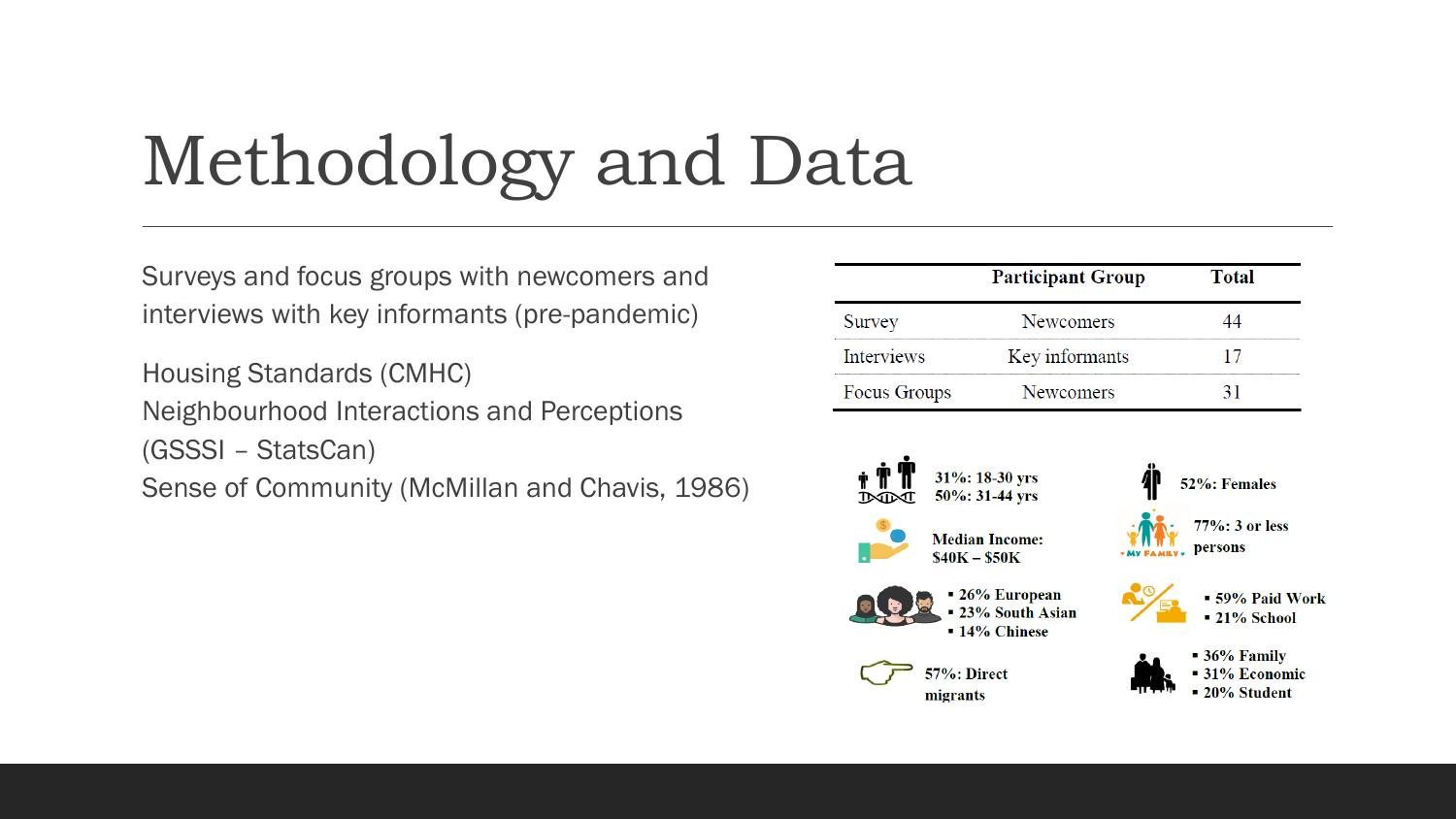# Housing Experiences & Challenges

Gaps in Rental Availability

Landlord Issues

Language Barriers

Adequacy and Suitability

Affordable Home Ownership

Dual Trajectories

Public Transit

*"We just didn't take notice of the small lies, between lies, between the small print, we didn't take care about finding that so we just signed. It is not a normal one, a normal rental contract … I can't understand but I do not like this kind of trick."*

Newcomer, North Bay

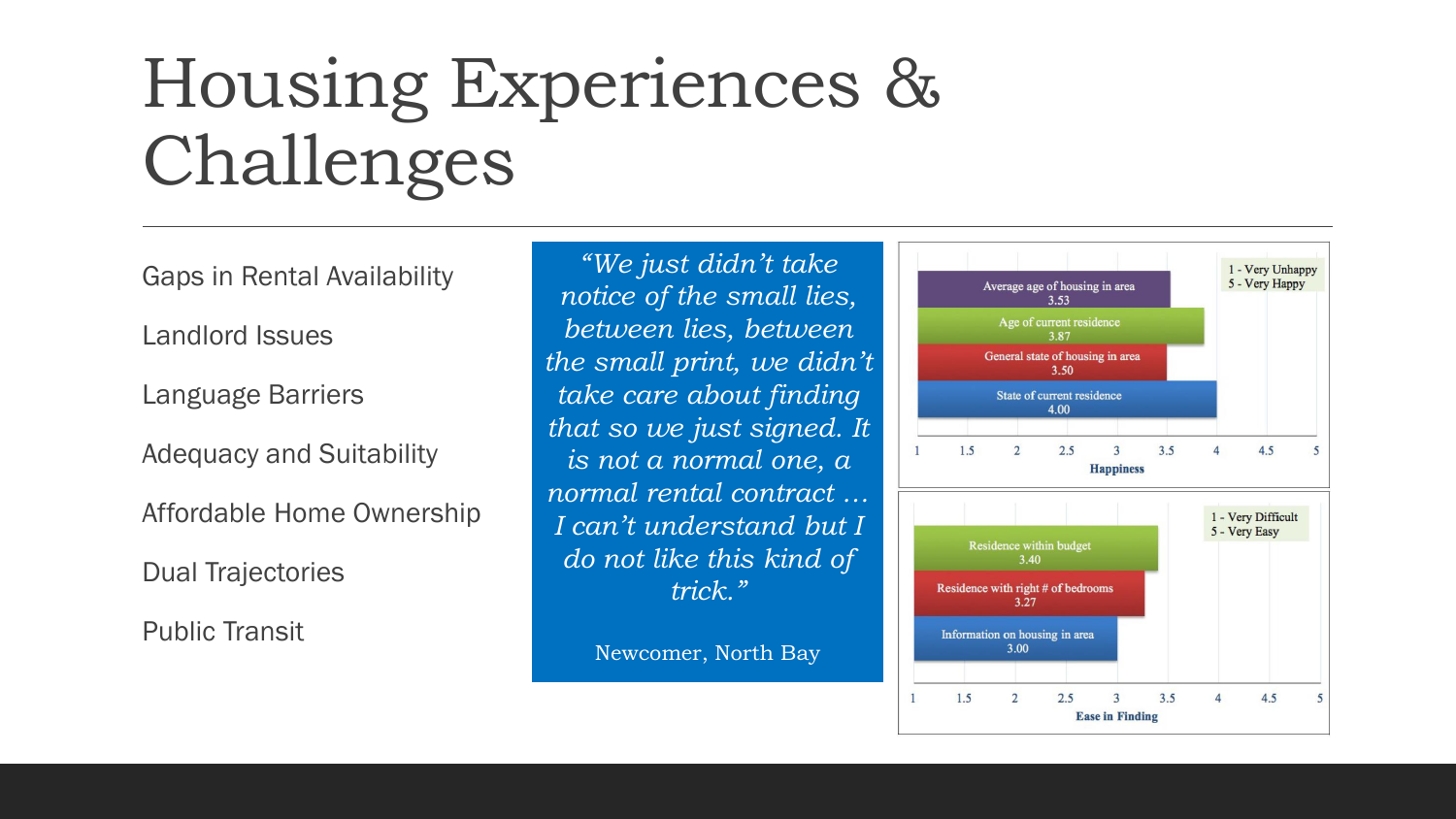# Neighbours and Neighbourhoods

Kind and Helpful Neighbours

Small Talk

Winter Chill

Seniors

Safety and Illicit Drugs

**Isolation** 

Discrimination

*"To these students, these would be very isolated communities. They are coming from India with hustle and bustle and they are going to communities with five thousand people and trying to find jobs. I feel bad for the students having to be bussed because the housing crisis is dire over here."*

Key Informant, Timmins

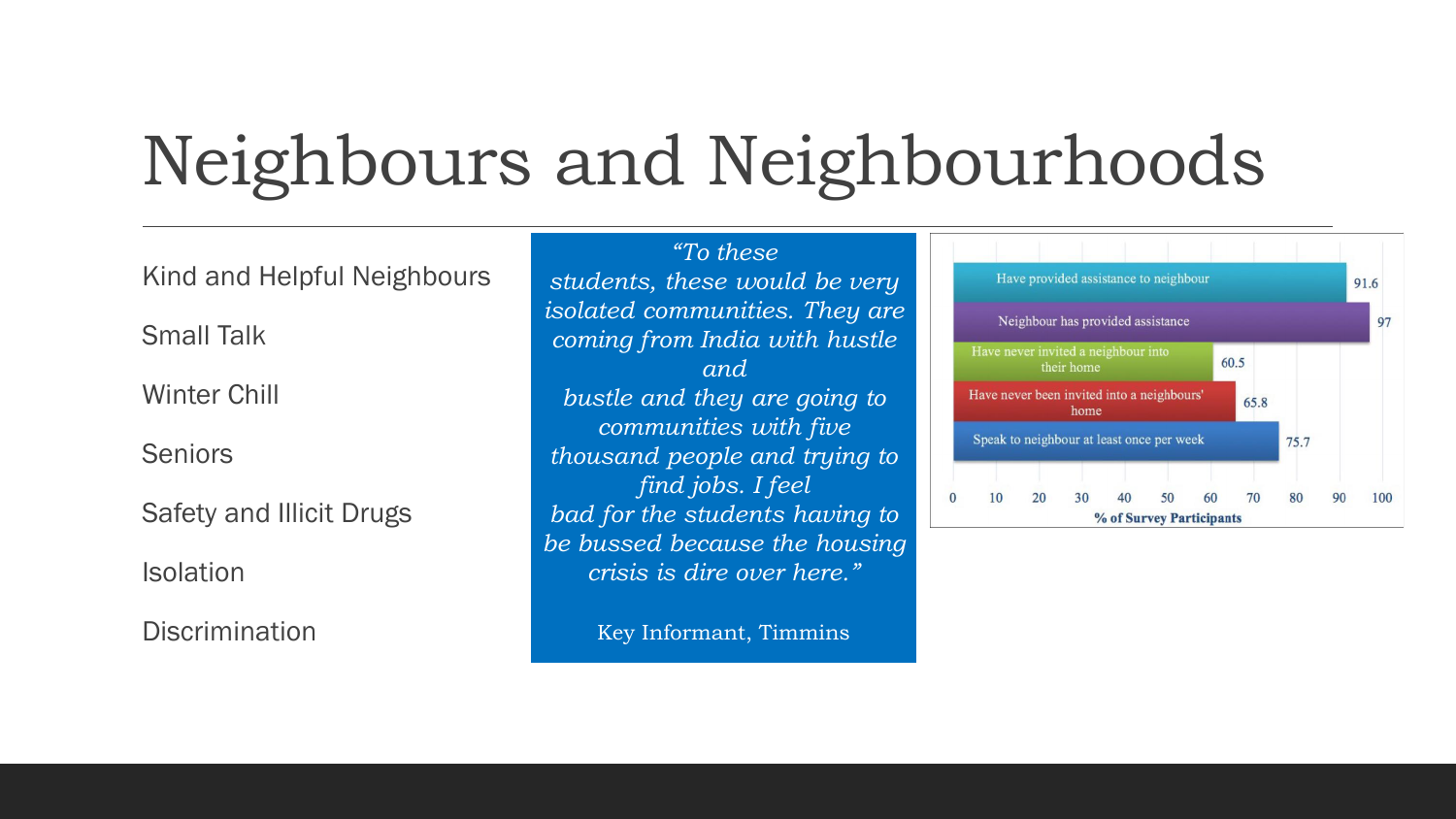# Welcoming Communities

#### Sense of Community

- Membership
- Shared Emotional Connection
- Integration and Fulfilment of Needs
- Influence

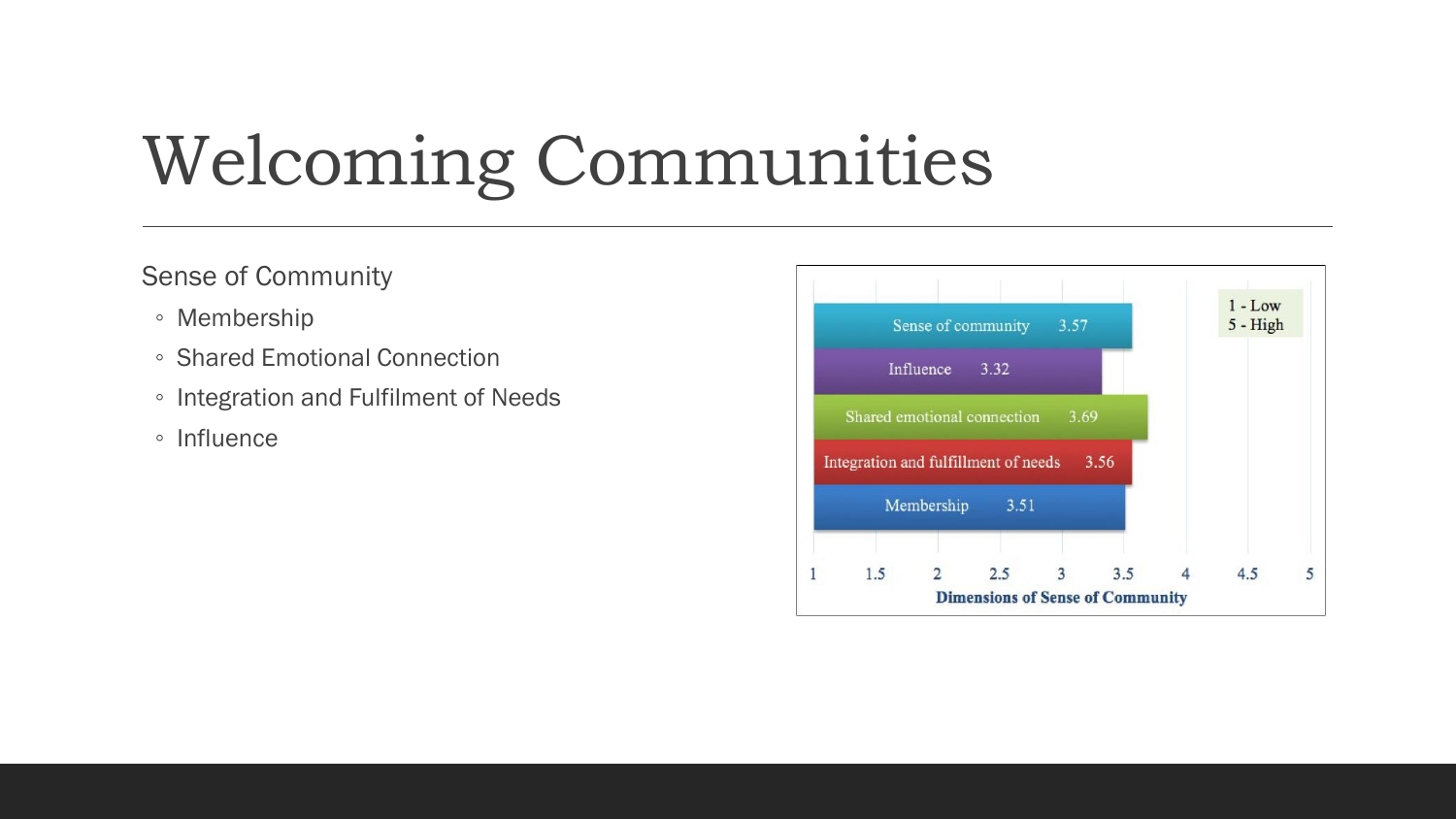### Recommendations

Continuous Forecasting and Monitoring

Special attention to Private Rental Housing

Landlord Education

Immigrant-Specific Housing Services

Attraction of Tradespeople in Construction

Complementary Infrastructure